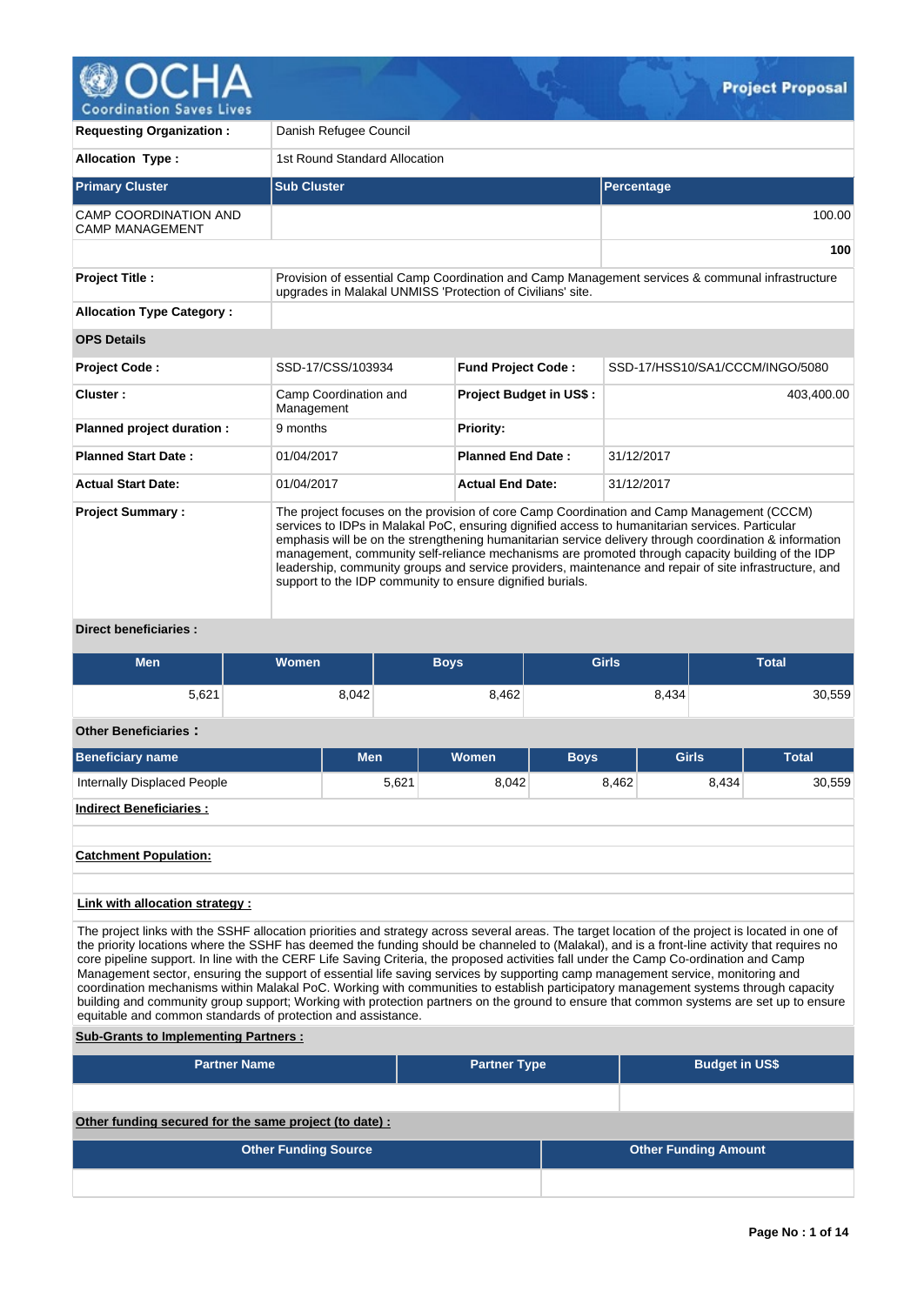## **Organization focal point :**

| <b>Name</b>             | <b>Title</b>                          | <b>Email</b>                  | <b>Phone</b>  |
|-------------------------|---------------------------------------|-------------------------------|---------------|
| Hilde Bergsma           | Deputy Country Director<br>Programmes | head.programme@drc-ssudan.org | +211914122714 |
| <b>Rickard Hartmann</b> | <b>Country Director</b>               | drc.ssudan@drc.dk             | +211914835510 |

# **BACKGROUND**

## **1. Humanitarian context analysis**

The situation in South Sudan is characterized by ongoing civil war, with continuous conflict in numerous parts of the country of varying intensity, and a very fragile and conflict ridden political establishment. DRC is anticipating that since the dramatic setback to the peace process in July 2016, the South Sudan context is set to be characterized by conflict, economic decline and uncertainty. With the unraveling of the Transitional Government of National Unity (TGoNU), the guarded optimism that was evident in the second quarter of 2016 was replaced by high insecurity and violence, weak governance and rule of law, lack of access to justice, collapsed economic situation, food insecurity in majority of the population, increase of displacement, very limited return of South Sudanese refugees back in country. Inter communal tension has reached such alarming levels that the UN Special Advisor on Genocide has raised the spectre of ethnic cleansing, a fear shared by other analysts and observers. The attack on Malakal PoC, UN House PoC in Juba, and Bentiu PoC shows an increasing brazenness in attacks on civilians even while they are inside spaces designated by the UN to guaranty their safety. Malakal (PoC)

## **2. Needs assessment**

Being inside a PoC is supposed to give the population a sense of safety and security. In Malakal, however, whatever sense was existing was shattered during the attack inside the PoC in late February. Previous to that, there had been other incidents where the residents inside were attacked from the outside. In addition, the population particularly women and young men risked abduction, rape, physical beatings, and execution soon as they leave the premises of the PoC, at times within just a 100 meters of the gate and within eyesight of UNMISS personnel. Therefore, the first need of the population inside is security.

In addition, the congestion inside the PoC has made life for its residents far below standard, even for displaced populations. In such an environment, social tensions tend to easily escalate. Housing congestion, particularly in areas with communal shelters in parts of Sector 2, Sector 3 and Sector 4 are leading to heightened tensions between both within and between households, as multiple families often with no prior connection, or relationship having had to come together in a single space. Persons with Specific Needs (PSN) find themselves facing even greater challenges in accessing services as their displacement and the conditions inside the PoC exacerbate pre-existing vulnerabilities.

The DRC's study in February 2017, identifies uneven service delivery, with sector 2, which is much better planned compared to the other three having most of the services concentrated in. IDPs from other sectors, particularly the most vulnerable such as PSN expressed considerable difficult in accessing services such as health, safe access to shelter and as well as children accessing education. Dignity and privacy and a critical need. IDPs concentrated in communal shelters, all plastic sheeting feel like, `animals being put together in a cage'. Lack of space has a close connection to myriads of issues adversely affecting IDPs.

IDPs living in the Malakal POC have limited alternatives outside of a POC context. Though the west bank may have initially provided a potential option for relocation, recent fighting in the area in and around Wau Shilluk has demonstrated the need to think critically about improving the living situation, protection, including safety and security and coordination of service delivery for those residing in the POC as the restrictions on freedom of movement and threats remain exceedingly high.

### **3. Description Of Beneficiaries**

The activities described here will target the approximately 30,559 IDPs residing in Malakal UNMISS 'Protection of Civilians' site over the course of the project. The activities are designed to primarily benefit this existing population. While all of DRC's services are nondiscriminatory, demographic data compiled by the International Organization for Migration (IOM) indicates a significant proportion of the IDP communities in each site are comprised of women and children, and, therefore, the organization's activities are being designed to meet gender and age specific needs. Overall, the project's activities are intended to assist the entire populations of the sites, ensuring all have equitable access to humanitarian services and voices within decision-making processes. The proposed intervention is designed around increasing women's access to humanitarian actors and their role in influencing developments on site. The activities with community engagement and community support networks are designed specifically to promote the voices of women in community decision making, with the development of Women's Leadership committees, the provision of spaces for meetings and forums to take place, and the advocacy for transparent, gender balanced elections within the camp. Thus, although the intervention targets the whole of the in-camp population in terms of improved CwC, two (2) way population feedback, and the implementation of community-driven camp improvement works, women will be prioritised in all new interventions to ensure their sufficient representation and access to humanitarian actors.

### **4. Grant Request Justification**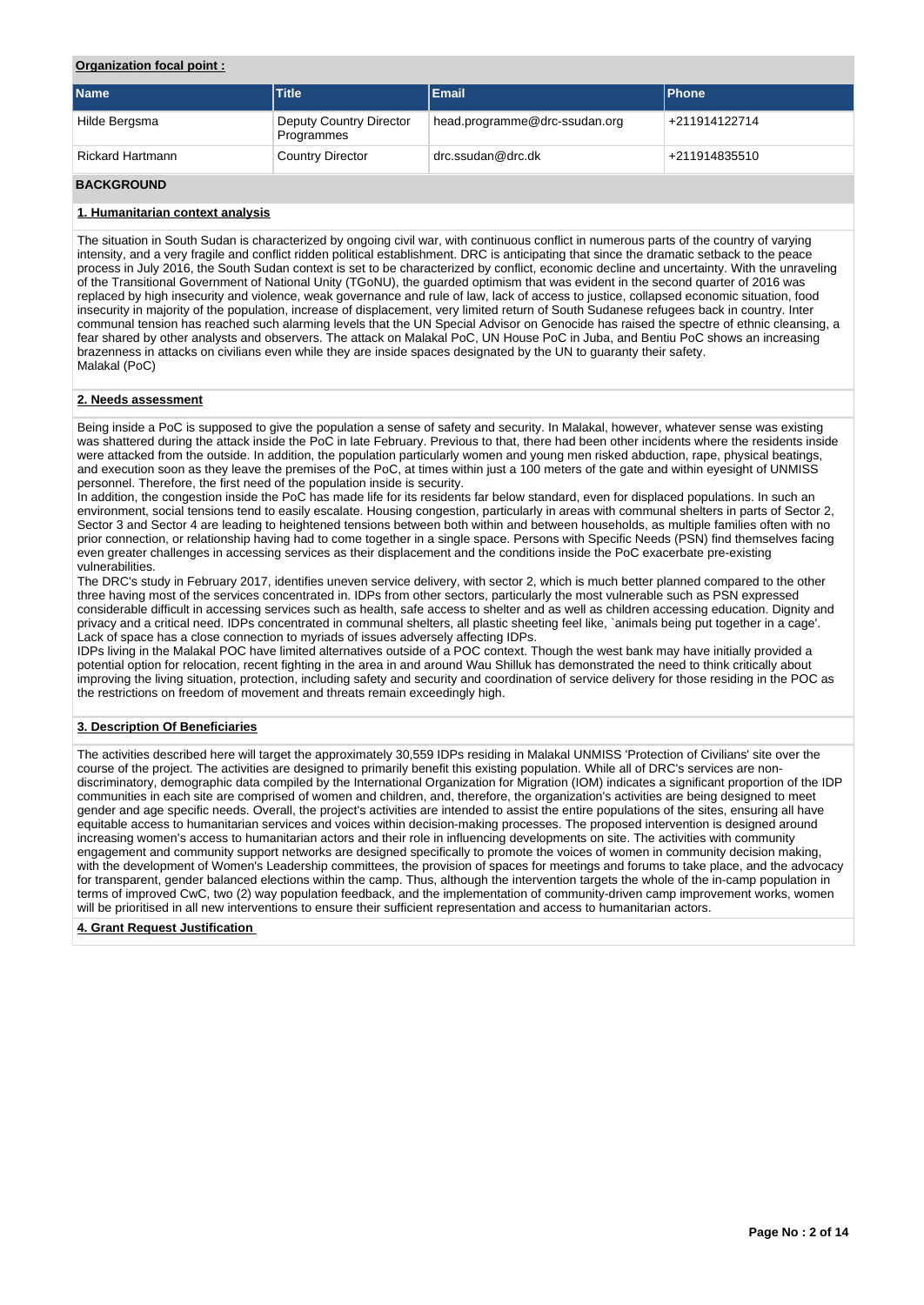DRC has been working as Camp Management agency in Malakal PoC since January 2014. As the character and environment of the POC site continues to change as the result of on-going conflict, population influxes, increased congestion levels and inter-communal tension, DRC play a vital role in coordinating humanitarian service delivery, community engagement and support activities as well as upgrading vital communal infrastructure during the care & maintenance phase of the camp life cycle.

The proposed intervention builds on previous allocations for camp management activities within Malakal POC, ensuring diversified voices from the beneficiary community play a vital role in the humanitarian response, improving the delivery of services and attempting to quell the tensions that arise between have two different ethnic groups with the camp, that currently have a perception of unequal treatment towards each other from the humanitarian community.

In line with the best practices of the care and maintenance phase, mobilisation and collective camp management activities are proposed, with the objective being increased population 'buy in' to humanitarian programming, understanding of constraints & limitations of humanitarian response, and involvement in community self-management initiatives. With the overarching assumption being one of continued protracted displacement within the POC, DRC is attempting to ensure that services can be accessed with dignity, focused on the community engagement, camp resident participation/ownership, and collective camp management factors that affect this dignity criteria of the 2016 HRP. The proposed intervention is cost-effective, feasible in the current contexts, and imminently scalable

DRC's team in Malakal is one of the largest on site, carrying out a wide range of activities such as entry/exit tracking, reception of new arrivals, creating and supporting community groups and capacity building of governance structures within Malakal POC, as well as ensuring access to humanitarian services through coordination feedback mechanisms and physical infrastructure. DRC's staff also conduct on the ground information collection, providing site updates as well as ongoing assessments and analysis of gaps in service provision. DRC's protection programme also complements the CCCM activities carried out, ensuring synergy between the two pillars of camp management protection and assistance.

With the current population standing at an estimated 30,559 individuals, contingency plans and advocacy needs to be developed to not only redevelop the current site, but to plan for any future influx or increase in population, and in anticipation of the protracted displacement of a majority of those currently sheltering within the POC site, it is essential DRC continues its operations and lead role - both enhancing the quality of all interventions provided while also helping humanitarian service providers adapt to the ever changing context.

## **5. Complementarity**

## **LOGICAL FRAMEWORK**

#### **Overall project objective**

The overall project objective is that IDPs in Malakal PoC are provided with dignified humanitarian services through the provision of essential camp management activities, and community self-management is built up and supported in order to better inform the humanitarian response through feedback and capacity building initiatives.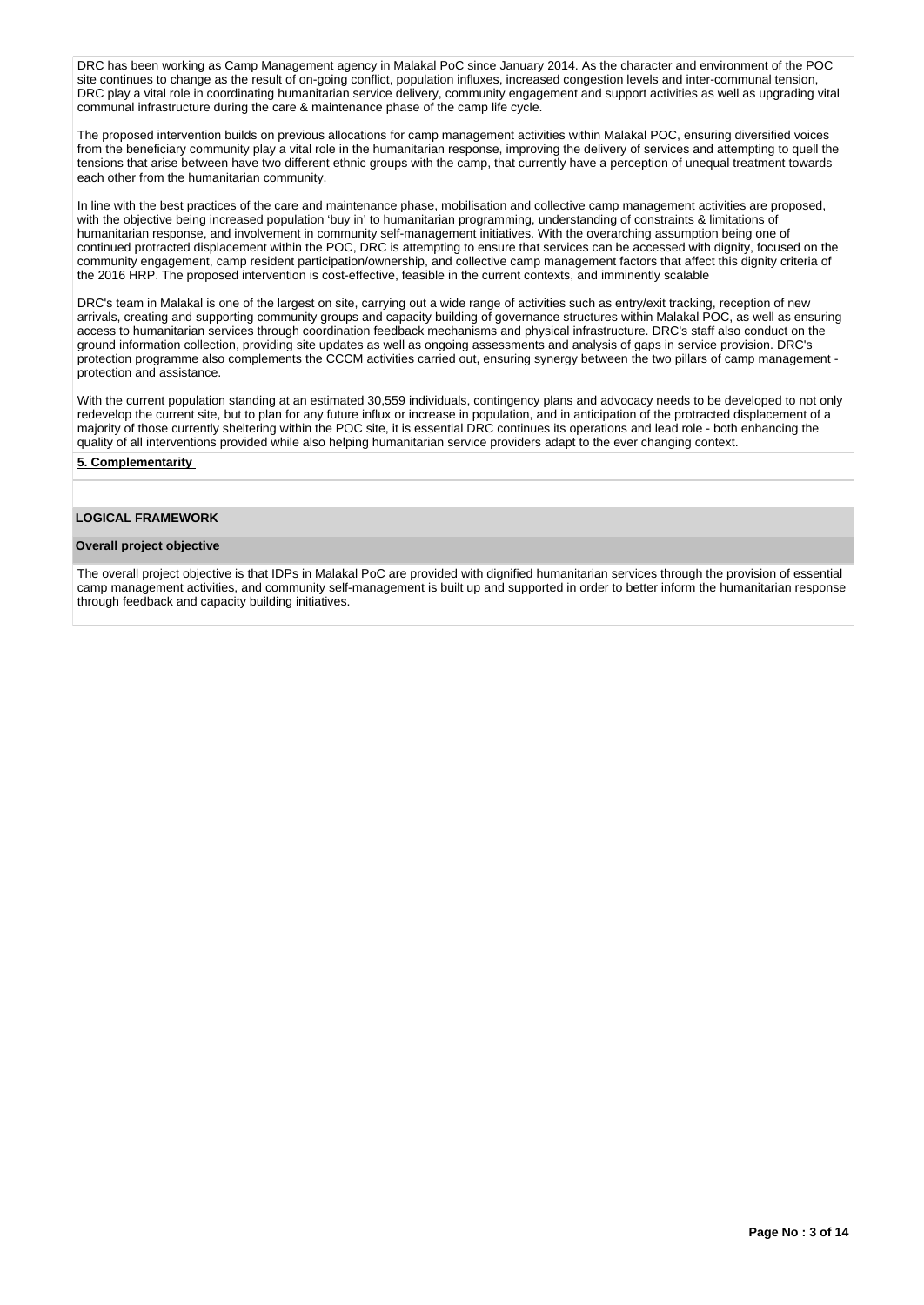| <b>CAMP COORDINATION AND CAMP MANAGEMENT</b>                                                                                     |                                                                                                      |                                 |
|----------------------------------------------------------------------------------------------------------------------------------|------------------------------------------------------------------------------------------------------|---------------------------------|
| <b>Cluster objectives</b>                                                                                                        | <b>Strategic Response Plan (SRP) objectives</b>                                                      | <b>Percentage of activities</b> |
| Improve living standards and strengthen<br>accountable service delivery for IDPs in<br>camps and camp-like settings              | SO1: Save lives and alleviate the suffering of<br>those most in need of assistance and<br>protection | 60                              |
| Support information-based decision-making<br>by affected populations and humanitarian<br>responders                              | SO1: Save lives and alleviate the suffering of<br>those most in need of assistance and<br>protection | 25                              |
| Equip humanitarians, local actors, and<br>authorities with the tools and knowledge to<br>apply CCCM concepts and best practices. | SO3: Support at-risk communities to sustain<br>their capacity to cope with significant threats       | 15 <sup>1</sup>                 |

**Contribution to Cluster/Sector Objectives :** In line with the CCCM Cluster priorities, this project will allow DRC to respond to the caseload of IDPs sheltering within the Malakal UNMISS POC site. Fundamental to all of the project's activities will be the goal of contributing to the improvement of living conditions within the POC site by coordinating access to humanitarian services, advocating for adequate space and decongestion within the site, improving and expanding essential communal infrastructures and identifying and responding to gaps in lifesaving service provision, as well as supporting community groups, committees, leadership, and playing a critical role in the provision of dignified burials. The proposed intervention contributes to the following CCCM Cluster objectives:

CO1 Improving living standards and strengthen accountable service delivery for IDPS in camp and camp like settings: Through the upgrade of vital communal and access infrastructure across the site the protection risks and challenges facing IDPs in an overly congested site with unequal spread of humanitarian infrastructure ensures access to vital services within the POC site. Monitoring of multi sector standards across the site also ensure that humanitarian service delivery is held accountable to international humanitarian guidelines, and camp management coordination functions will ensure that solutions or mitigating actions are taken to ensure the standards within the site are kept to the highest possible within the constraints of a POC context.

CO2 Support information-based decision making by affected populations and humanitarian responders: Community camp self-management structures will be supported, developed and capacity built up to be able to make inputs into humanitarian coordination architecture on improving their living conditions, and link in to sectoral interventions within the camp through a two way complaints response mechanism, input into service delivery monitoring across the site, and representation of a larger demographic representation of the beneficiaries for humanitarian actors to access for programme design. Development and capacity building of community groups also ensures improved access to information as well as making inputs to the development of stronger camp management structures, it feeds into a longer programmatic goal of IDPs taking increased, accountable leadership in the camp and are better prepared to cope with the challenges they encounter in Malakal POC.

CO3 Equip humanitarians, local actors, and authorities with the tools and knowledge to apply CCCM knowledge and best concepts: Through a consistent training programme on CCCM run within Malakal POC, both various community groups and humanitarian service providers, and UNMISS counterparts will better understand the concept of CCCM, and ensure further buy in to camp management mechanisms which will strengthen the overall coordination of the response, as well as ensuring that timely, accurate information is fed into the system to better inform humanitarian programming.

## **Outcome 1**

Delivery of humanitarian services to IDPs in Malakal is strengthened through enhanced coordination and information management

## **Output 1.1**

### **Description**

Humanitarian and UN decision-making and prioritization will be enhanced through access to up-to-date information and high quality data

# **Assumptions & Risks**

Direct implementation of CCCM activities in Malakal POC is contingent on safe and secure access to the POC.

#### **Indicators**

|                               |                                                                             |                                                                                    |            | <b>End cycle beneficiaries</b> |             | <b>End</b><br>cycle |
|-------------------------------|-----------------------------------------------------------------------------|------------------------------------------------------------------------------------|------------|--------------------------------|-------------|---------------------|
| Code                          | <b>Cluster</b>                                                              | <b>Indicator</b>                                                                   | <b>Men</b> | <b>Women</b>                   | Boys  Girls | <b>Target</b>       |
| Indicator 1.1.1               | <b>CAMP COORDINATION</b><br>AND CAMP<br>MANAGEMENT                          | Number of Camp Coordination and Camp<br>Management meetings organized              |            |                                |             | 18                  |
|                               | <b>Means of Verification:</b> Minutes distributed, signed attendance sheets |                                                                                    |            |                                |             |                     |
| Indicator 1.1.2               | CAMP COORDINATION<br>AND CAMP<br>MANAGEMENT                                 | Number of self-management committees formed /<br>supported                         |            |                                |             | 27                  |
|                               | <b>Means of Verification:</b> Minutes, signed attendance sheets             |                                                                                    |            |                                |             |                     |
| Indicator 1.1.3               | CAMP COORDINATION<br>AND CAMP<br>MANAGEMENT                                 | Population of the POC which has access to Camp<br>Management services & mechanisms |            |                                |             | 30.559              |
| <b>Means of Verification:</b> |                                                                             |                                                                                    |            |                                |             |                     |

## **Activities**

### **Activity 1.1.1**

Chair bi-weekly Camp Management POC Coordination meetings, including feedback from IDP communities through the various community groups formed within the POC and share minutes with all humanitarian service providers and CCCM cluster at national level

## **Activity 1.1.2**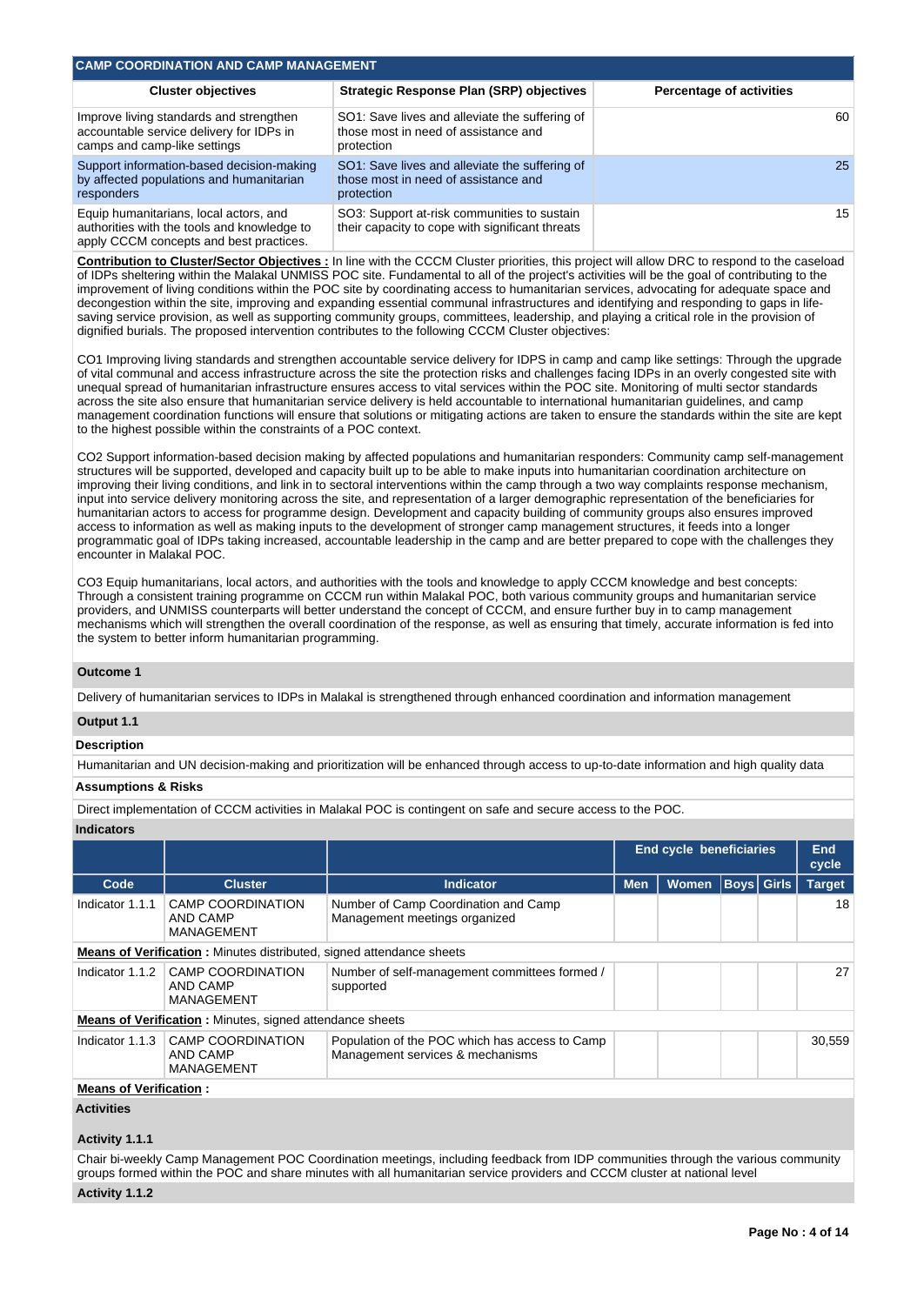Collaborate with humanitarian service providers to establish/strengthen referral pathways for IDPs in Malakal PoC– - these pathways will be used in the community group self-management training sessions, disseminated to all humanitarian partners and community leadership structures, and will form the basis of DRC's referrals through its CRM activities.DRC will update and share 3W 'Who, what where' matrix and service mapping with humanitarian partners on a monthly basis. DRC's outreach worker team will be stregthened in order to better ensure a robust service delivery monitoring mechanism, of which data will feed into humanitarian service delivery decision making

### **Activity 1.1.3**

Work with the protection cluster to develop/share joint systems and tools for protection monitoring, reporting procedures and follow up mechanisms, linking with with DRC's complaint response/referral activities and train partner staff on use of these tools and systems.

# **Output 1.2**

## **Description**

IDPs in Malakal PoC are better informed on the availability of humanitarian services available to them, and humanitarian staff from organisations have a better understanding of CCCM

## **Assumptions & Risks**

Working with camp committees & communities is contingent on the committees being organized around peaceful and constructive objectives. Any indication of intent to commit violent acts (including hate speech) or block humanitarian access will render it impossible to maintain support to said group(s).

Maintaining formal complaint and feedback mechanisms is contingent on community buy-in. There are many factors that might mitigate buyin including inability to resolve large numbers of common complaints (i.e. "WFP won't register me for food distribution").

#### **Indicators**

|                                                           |                                                                              |                                                                                                                                                                                                                                   |              |  | End<br>cycle                                        |
|-----------------------------------------------------------|------------------------------------------------------------------------------|-----------------------------------------------------------------------------------------------------------------------------------------------------------------------------------------------------------------------------------|--------------|--|-----------------------------------------------------|
| <b>Cluster</b>                                            | <b>Indicator</b>                                                             | <b>Men</b>                                                                                                                                                                                                                        | <b>Women</b> |  | <b>Target</b>                                       |
| <b>CAMP COORDINATION</b><br>AND CAMP<br>MANAGEMENT        | % of complaints and feedback received or<br>feedback mechanisms responded to |                                                                                                                                                                                                                                   |              |  | 80                                                  |
|                                                           |                                                                              |                                                                                                                                                                                                                                   |              |  |                                                     |
| <b>CAMP COORDINATION</b><br>AND CAMP<br>MANAGEMENT        | Number of CCCM trainings held with community<br>leadership                   |                                                                                                                                                                                                                                   |              |  | 15                                                  |
|                                                           |                                                                              |                                                                                                                                                                                                                                   |              |  |                                                     |
| <b>CAMP COORDINATION</b><br>AND CAMP<br><b>MANAGEMENT</b> | Number of information/awareness campaigns<br>conducted                       |                                                                                                                                                                                                                                   |              |  | 6                                                   |
|                                                           |                                                                              | <b>Means of Verification:</b> # of CCCM trainings held with community leadership<br><b>Means of Verification:</b> Agenda, training materials, attendance lists, photos<br>Means of Verification - Dispose meeting minutes, photog |              |  | <b>End cycle beneficiaries</b><br><b>Boys</b> Girls |

**Means of Verification :** Planning meeting minutes, photos

## **Activities**

### **Activity 1.2.1**

DRC will operate a two way Complaints Response Mechanism with the Malakal PoC, ensuring that IDPs complaints are received in an accountable manner, and are updated with the status of the complaint/referral through various mechanisms, including through the Internews CwC programme

### **Activity 1.2.2**

Conduct 15 camp management training for community leaders over the project cycle in order for them understand the role and function of CCCM with Malakal PoC, and lay out their roles and responsibilities, as well as accountability within CCCM to the beneficiary population.

## **Activity 1.2.3**

Working with humanitarian & sectoral partners, as well as Internews, DRC will decided on priority topics that necessitate a mass awareness campaign (for instance, congestion, safety, and fire risk messaging, and coordinate information & awareness campaigns within the PoC)

## **Activity 1.2.4**

Conduct camp management training with humanitarian service providers within Malakal POC

### **Outcome 2**

Community self-reliance is promoted through capacity building of the IDP leadership, community groups and service providers

# **Output 2.1**

## **Description**

Community groups are better equipped to self manage and play an active role in humanitarian assistance provided within the PoC

# **Assumptions & Risks**

**Indicators**

|                 |                                                    |                                                                  |            | <b>End cycle beneficiaries</b> |  |  |               |
|-----------------|----------------------------------------------------|------------------------------------------------------------------|------------|--------------------------------|--|--|---------------|
| Code            | <b>Cluster</b>                                     | Indicator                                                        | <b>Men</b> | Women   Boys   Girls           |  |  | <b>Target</b> |
| Indicator 2.1.1 | <b>CAMP COORDINATION</b><br>AND CAMP<br>MANAGEMENT | Number of Camp Self-Management Committees<br>formed or supported |            |                                |  |  | 15            |

**Means of Verification :** ToRs of groups, minutes of meetings, signed attendance sheets, photos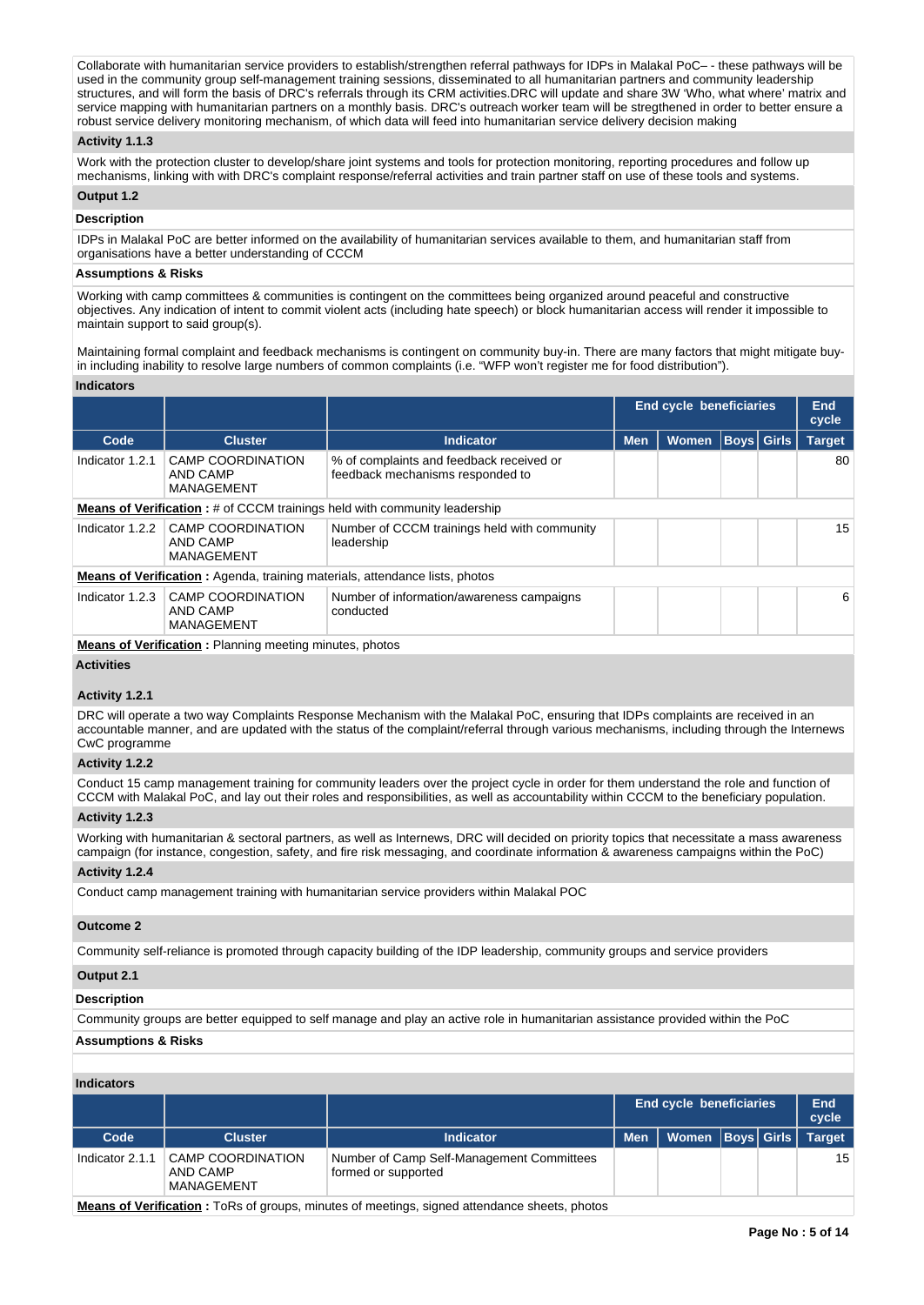| Indicator 2.1.2               | CAMP COORDINATION<br>AND CAMP<br>MANAGEMENT            | Percentage of female representation in leadership<br>structures                        |  |  | 50 |
|-------------------------------|--------------------------------------------------------|----------------------------------------------------------------------------------------|--|--|----|
|                               |                                                        | <b>Means of Verification:</b> Signed ToRs of community groups, disaggregated by gender |  |  |    |
| Indicator 2.1.3               | CAMP COORDINATION<br>AND CAMP<br>MANAGEMENT            | Number of referral pathways developed and/or<br>updated                                |  |  | 2  |
| <b>Means of Verification:</b> |                                                        |                                                                                        |  |  |    |
| Indicator 2.1.4               | CAMP COORDINATION<br>AND CAMP<br>MANAGEMENT            | Number of recreational activities conducted                                            |  |  | 12 |
|                               | <b>Means of Verification:</b> Photos, attendance lists |                                                                                        |  |  |    |

#### **Activities**

## **Activity 2.1.1**

Community groups will be identified for coaching and mentoring sessions regarding self management and community participation within the PoC - with clear development plans and outputs, facilitated and support by DRC. These will also include the groups formed in 2016 - namely the camp management committee groups and the communications group within the POC - these will be targeted for further development, with the aim of self-referral of non-sensitive cases.

## **Activity 2.1.2**

Promote and facilitate women representation in decision making processes among IDP populations through the development of a Women's Leadership Committee, and appropriate and proportional representation within other community self management, social, cultural or governance groups

#### **Activity 2.1.3**

DRC will form community based groups around demographic, vulnerability, youth, social, cultural and recreational activities within the camp

# **Activity 2.1.4**

Number of recreational activities conducted

## **Activity 2.1.5**

A process of community feedback will take place, in the form of FGDs with community groups on the types of recreational, social, or cultural activities that they would like to hold and that are possible within a POC context. DRC will then facilitate those activities through procuring materials, community mobilisation and organisation.

# **Output 2.2**

# **Description**

Community groups have the capacity and the accessibility to inform humanitarian service providers of their specific needs

#### **Assumptions & Risks**

#### **Indicators**

|                 |                                                    |                                                                                                                                                                       |            | <b>End cycle beneficiaries</b><br><b>Women Boys Girls</b><br>50<br>50 |  |  |               |
|-----------------|----------------------------------------------------|-----------------------------------------------------------------------------------------------------------------------------------------------------------------------|------------|-----------------------------------------------------------------------|--|--|---------------|
| Code            | <b>Cluster</b>                                     | <b>Indicator</b>                                                                                                                                                      | <b>Men</b> |                                                                       |  |  | <b>Target</b> |
| Indicator 2.2.1 | <b>CAMP COORDINATION</b><br>AND CAMP<br>MANAGEMENT | Number of individuals from camp management<br>agencies, humanitarian agencies, community<br>leadership, local actors, local authorities receiving<br>training on CCCM |            |                                                                       |  |  | 100           |

# **Means of Verification :**

## **Activities**

### **Activity 2.2.1**

Using the establish referral pathways, DRC will conduct training to the community groups and community leadership on complaints response/referral mechanisms available within the PoC

#### **Activity 2.2.2**

Sensitization/ awareness sessions will be conducted with community groups on community participation in every camp life

### **Activity 2.2.3**

Community groups that are focused on self-governance and leadership, and are part of DRC's training and coaching programme, DRC will hold monthly meetings with those groups, inviting humanitarian service providers to attend, ensuring agenda's are stipulated by the community groups beforehand

#### **Outcome 3**

Essential communal infrastructure is accessible to all IDPs sheltering in the IDP sites in Malakal PoC, contributing to safety and wellbeing of the displaced populations.

# **Output 3.1**

#### **Description**

IDPs in Malakal have access to humanitarian services, community & recreational spaces, including women's and youth centers

# **Assumptions & Risks**

Direct implementation of CCCM activities in Malakal is contingent on safe and secure access to the POC.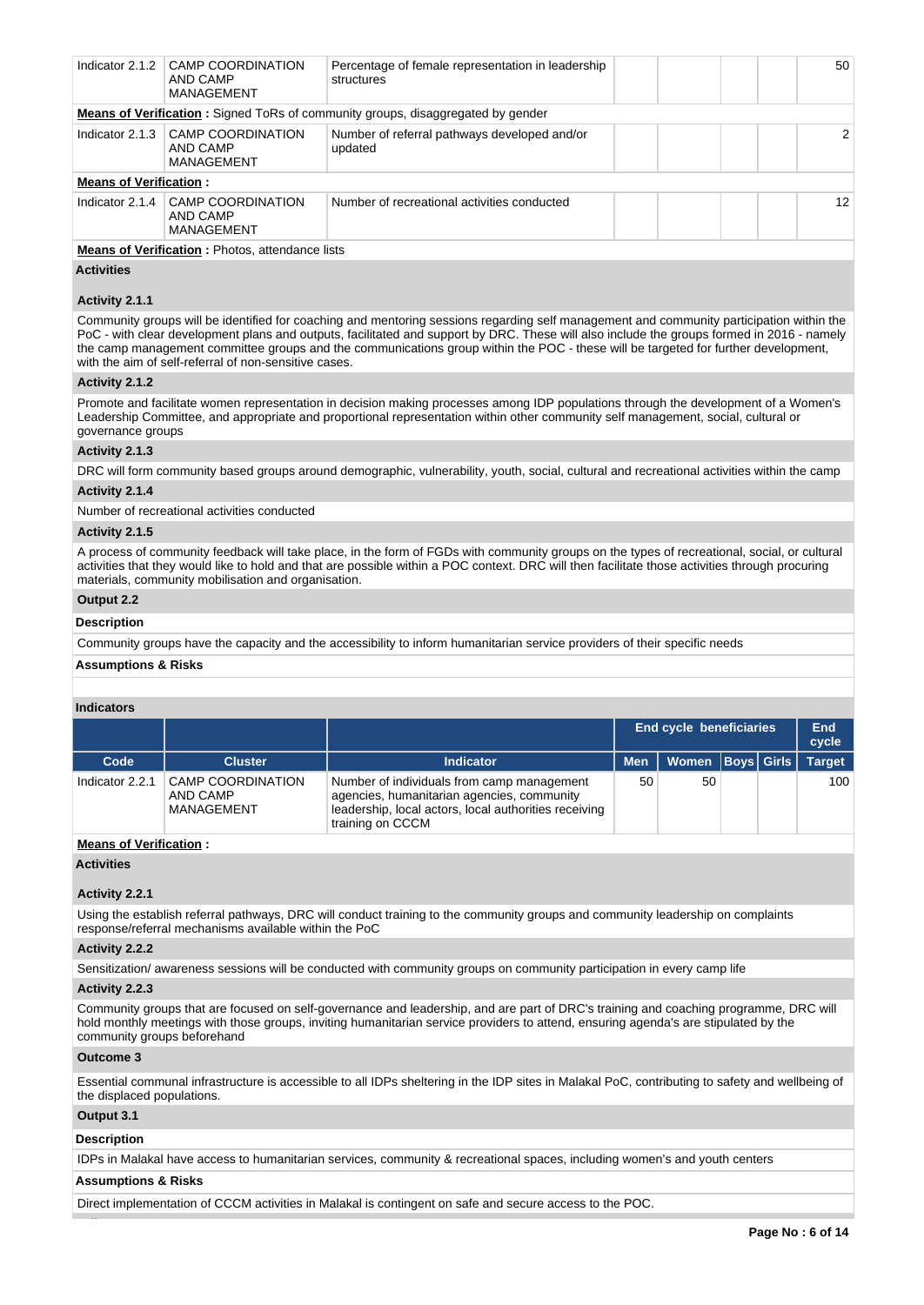# **Indicators**

| iliulualui s                  |                                                                  |                                                                                                                                                                                                                                                                               |                                                |       |      |              |               |  |
|-------------------------------|------------------------------------------------------------------|-------------------------------------------------------------------------------------------------------------------------------------------------------------------------------------------------------------------------------------------------------------------------------|------------------------------------------------|-------|------|--------------|---------------|--|
|                               |                                                                  |                                                                                                                                                                                                                                                                               | End cycle beneficiaries<br><b>End</b><br>cycle |       |      |              |               |  |
| Code                          | <b>Cluster</b>                                                   | Indicator                                                                                                                                                                                                                                                                     | <b>Men</b>                                     | Women | Boys | <b>Girls</b> | <b>Target</b> |  |
| Indicator 3.1.1               | <b>CAMP COORDINATION</b><br><b>AND CAMP</b><br><b>MANAGEMENT</b> | Number of PoC sites updating and sharing<br>monthly site profiles with partners                                                                                                                                                                                               |                                                |       |      |              | 10            |  |
| <b>Means of Verification:</b> |                                                                  |                                                                                                                                                                                                                                                                               |                                                |       |      |              |               |  |
| Indicator 3.1.2               | CAMP COORDINATION<br><b>AND CAMP</b><br>MANAGEMENT               | Number of community centers built (womens<br>centre, CWG centre, youth centre)                                                                                                                                                                                                |                                                |       |      |              | 3             |  |
|                               | <b>Means of Verification :</b> Completion certificates, photo's  |                                                                                                                                                                                                                                                                               |                                                |       |      |              |               |  |
| Indicator 3.1.3               | <b>CAMP COORDINATION</b><br><b>AND CAMP</b><br><b>MANAGEMENT</b> | Number of recreational areas developed                                                                                                                                                                                                                                        |                                                |       |      |              | 1             |  |
|                               | <b>Means of Verification :</b> Completion certificate, photos    |                                                                                                                                                                                                                                                                               |                                                |       |      |              |               |  |
| Indicator 3.1.4               | <b>CAMP COORDINATION</b><br><b>AND CAMP</b><br>MANAGEMENT        | Number of bridges repaired                                                                                                                                                                                                                                                    |                                                |       |      |              | 60            |  |
|                               | <b>Means of Verification: Completion certificates</b>            |                                                                                                                                                                                                                                                                               |                                                |       |      |              |               |  |
| Indicator 3.1.5               | <b>CAMP COORDINATION</b><br><b>AND CAMP</b><br>MANAGEMENT        | Number of community access points identified for<br>repair and rehabilitated                                                                                                                                                                                                  |                                                |       |      |              | 4             |  |
| <b>Means of Verification:</b> |                                                                  |                                                                                                                                                                                                                                                                               |                                                |       |      |              |               |  |
| <b>Activities</b>             |                                                                  |                                                                                                                                                                                                                                                                               |                                                |       |      |              |               |  |
| Activity 3.1.1                |                                                                  |                                                                                                                                                                                                                                                                               |                                                |       |      |              |               |  |
|                               | Upgrade and maintenance of the community centre                  |                                                                                                                                                                                                                                                                               |                                                |       |      |              |               |  |
| Activity 3.1.2                |                                                                  |                                                                                                                                                                                                                                                                               |                                                |       |      |              |               |  |
|                               | Upgrade and maintenance of a youth centre                        |                                                                                                                                                                                                                                                                               |                                                |       |      |              |               |  |
| Activity 3.1.3                |                                                                  |                                                                                                                                                                                                                                                                               |                                                |       |      |              |               |  |
|                               | recreational based community support groups                      | Identification and development of a recreational sports area, with ownership of the space handed over and organised by sports and                                                                                                                                             |                                                |       |      |              |               |  |
| Activity 3.1.4                |                                                                  |                                                                                                                                                                                                                                                                               |                                                |       |      |              |               |  |
|                               |                                                                  | Upgrade and maintenance of a Community Watch Group Centre - in order to further empower the group with the provision of a space for<br>meetings and coordination with camp management and UNMISS stakeholders                                                                 |                                                |       |      |              |               |  |
| Activity 3.1.5                |                                                                  |                                                                                                                                                                                                                                                                               |                                                |       |      |              |               |  |
| that arise                    |                                                                  | A rolling process of identification, construction and upgrade of communal & access infrastructure such as bridges and pathways will<br>continue throughout the project cycles, enabling DRC to better response to degrading/destroyed infrastructure, or any new access needs |                                                |       |      |              |               |  |
| Activity 3.1.6                |                                                                  |                                                                                                                                                                                                                                                                               |                                                |       |      |              |               |  |
|                               |                                                                  | Provision of burial kits to the family (Gloves, Dead Body bags, spray, sugar and tea/coffee) and casual labour for burial                                                                                                                                                     |                                                |       |      |              |               |  |
| Output 3.2                    |                                                                  |                                                                                                                                                                                                                                                                               |                                                |       |      |              |               |  |
| <b>Description</b>            |                                                                  |                                                                                                                                                                                                                                                                               |                                                |       |      |              |               |  |
| ahead of the rainy season     |                                                                  | Further space is available in the POC for humanitarian partners to construct vital infrastructure, such as WASH corridors and drainage lines                                                                                                                                  |                                                |       |      |              |               |  |
|                               |                                                                  |                                                                                                                                                                                                                                                                               |                                                |       |      |              |               |  |

#### **Assumptions & Risks**

There is no mass influx in to the POC

Security situation remains calm

Partners have the capacity to construct and repair infrastructure as needed

# **Indicators**

|                 |                                             |                                                                       |            | <b>End cycle beneficiaries</b> | End<br>cycle |               |
|-----------------|---------------------------------------------|-----------------------------------------------------------------------|------------|--------------------------------|--------------|---------------|
| Code            | <b>Cluster</b>                              | <b>Indicator</b>                                                      | <b>Men</b> | Women   Boys   Girls           |              | <b>Target</b> |
| Indicator 3.2.1 | CAMP COORDINATION<br>AND CAMP<br>MANAGEMENT | Number of Camp Coordination and Camp<br>Management meetings organized |            |                                |              | 6             |

**Means of Verification :** meeting minutes, attendance lists

**Activities**

# **Activity 3.2.1**

DRC will form a rainy season preparedness Technical Working Group, which will map out the flood-vulnerable areas in the POC, such as drainage lines and WASH corridors that will require repair, and come up with an action plan for decongesting/relocating structures or IDPs as necessary in order for the work to be completed

# **Activity 3.2.2**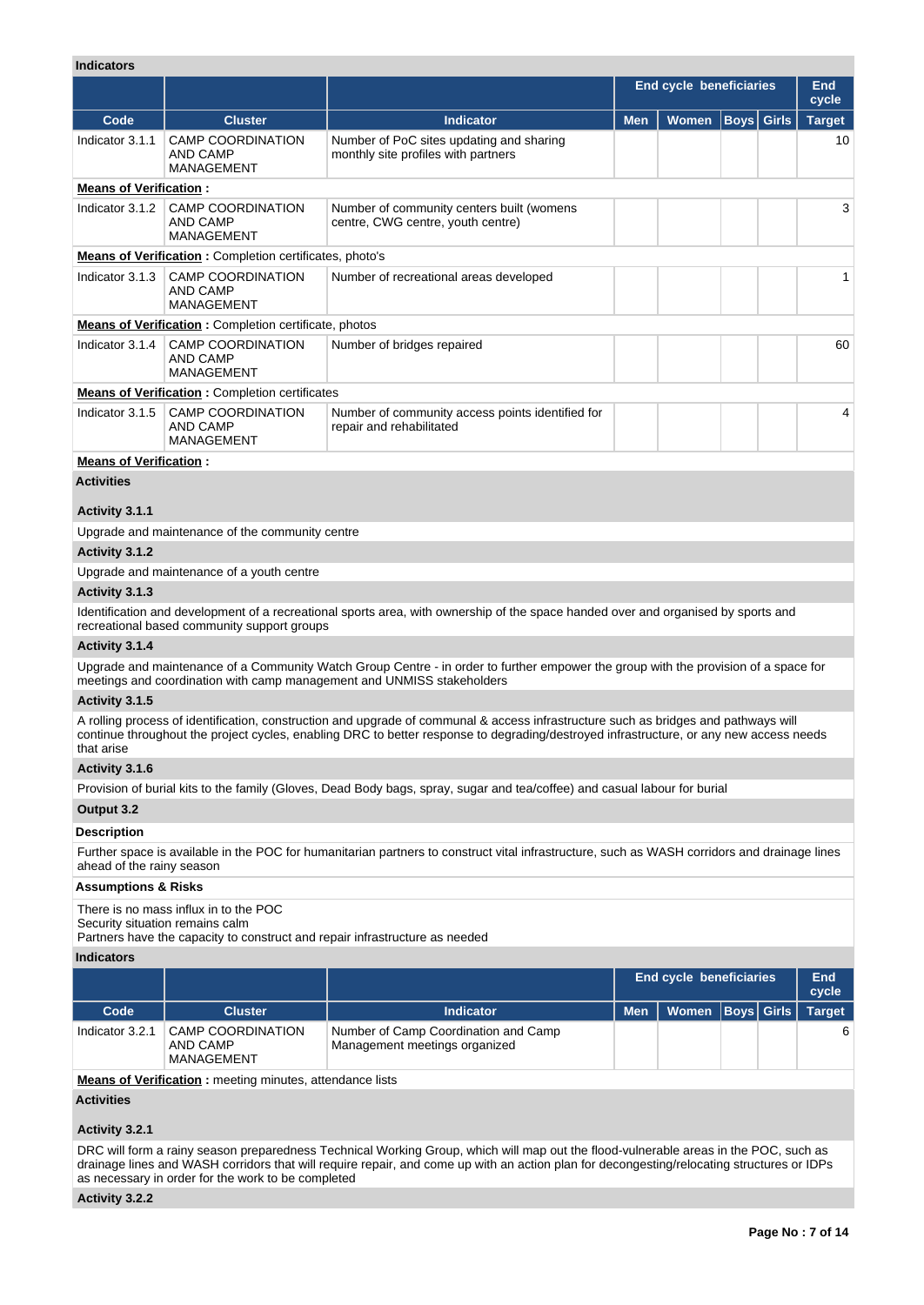DRC will conduct regular mapping of each sector, marking empty shelters for deconstruction - primarily engaging with newly formed leadership structures to remove the shelter/structure, or if necessary liaising with UNMISS on potential solutions if there is community resistance

# **Activity 3.2.3**

DRC will work with partners to list out what priority services are missing from the POC due to congestion, map out the space required for the structures/services to be installed and identify potential areas of the camp where IDPs can be relocated in order to provide the necessary space

#### **Activity 3.2.4**

DRC will continue to work with Shelter/NFI and WASH actors to advocate for further space and/or redevelopment of the POC, measuring impacts of the congestion as well as potential solutions

**Additional Targets :**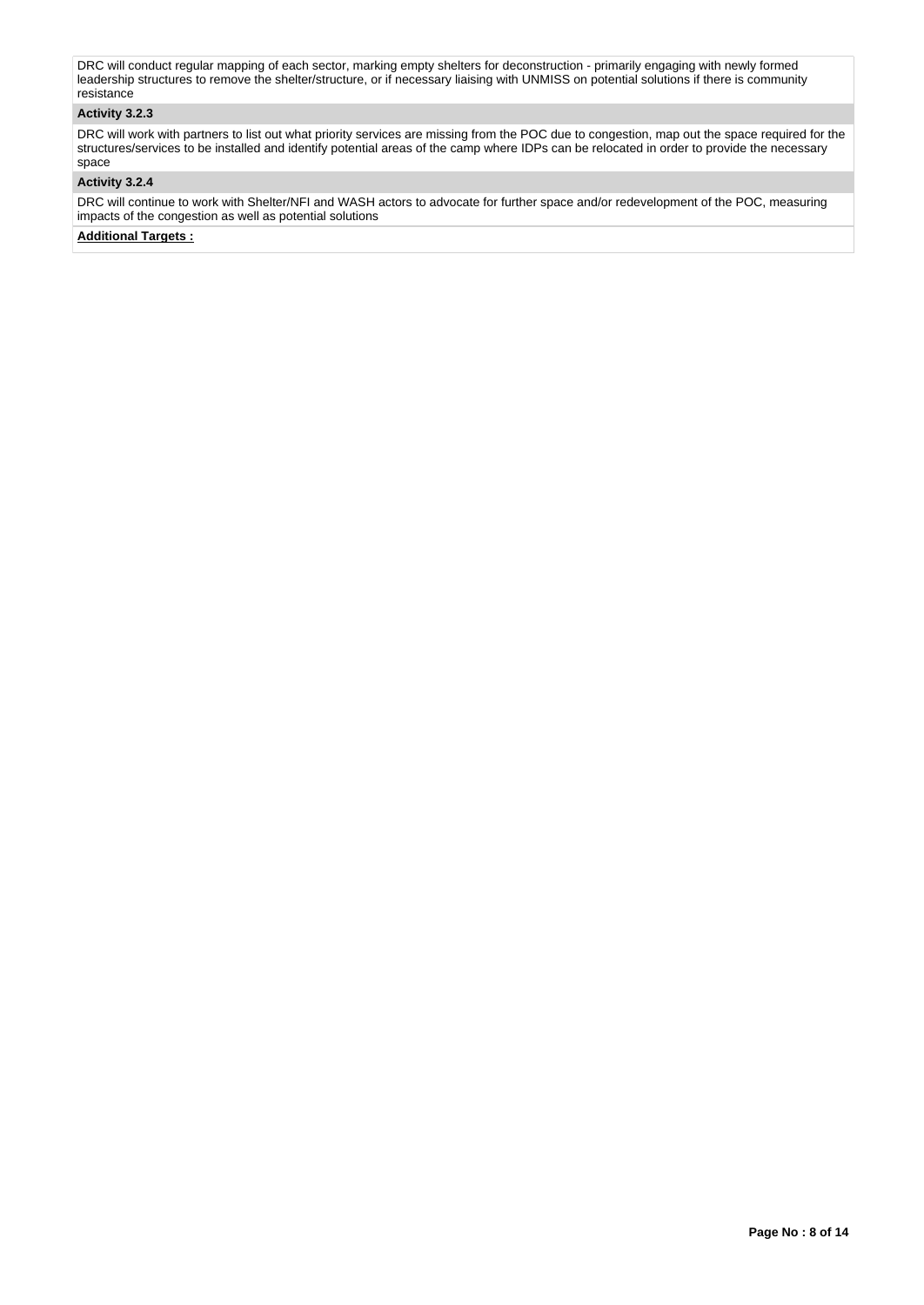# **Monitoring & Reporting plan**

As the proposed objectives and activities are integrated with DRC's broader programming as camp management agency in Malakal, DRC will integrate the monitoring and evaluation of the SSHF funded activities into the broader M&E strategy of DRC's South Sudan Programme. This includes regular monitoring visits from Juba-based senior management and CCCM Coordinator, monthly output tracking, activity and project evaluations as needed and ensuring that minimum standards are met with regards to information and data management systems.

• M&E Staff: DRC South Sudan's Programme Quality Advisor, based in Juba, will be responsible for ensuring appropriate monitoring and data management tools and approaches are employed in Malakal, and will oversee internal evaluations directly.

• Monitoring and Output Tracking: DRC field staff maintaining supporting or original documentation and databases in the field relevant to project activities, including complaints and feedback received database and files, burial database, CCCM minutes and site reports. Along with inter-agency and external matrices such as the Displacement Tracking Matrix, these information flows are collated into DRC's Output Tracking Matrix. The Output Tracking Matrix covers all projects in all sites. This tool is used to monitor progress toward results achieved, which are verified through, monitoring visits and evaluations. Monthly indicator progress reports will be produced and shared with teams in the field, and also inform narrative reports.

• Reporting: DRC will provide all reports in compliance with SSHF requirements and CCCM best practices comprised of findings from assessments, evaluation output tracking and other information sources accumulated during the life of this project.

### **Workplan**

| <b>Activitydescription</b>                                                                                                                                                                                                                                                                                                                                                                                                                                                                                                                                                                                                                                                                                                               | Year |  |    |   |   |   |          |              |              |              |                         |
|------------------------------------------------------------------------------------------------------------------------------------------------------------------------------------------------------------------------------------------------------------------------------------------------------------------------------------------------------------------------------------------------------------------------------------------------------------------------------------------------------------------------------------------------------------------------------------------------------------------------------------------------------------------------------------------------------------------------------------------|------|--|----|---|---|---|----------|--------------|--------------|--------------|-------------------------|
| Activity 1.1.1: Chair bi-weekly Camp Management POC Coordination meetings,<br>including feedback from IDP communities through the various community groups<br>formed within the POC and share minutes with all humanitarian service providers<br>and CCCM cluster at national level                                                                                                                                                                                                                                                                                                                                                                                                                                                      | 2017 |  | X  | Х | Χ | X | X        | Χ            | X            | X            | $\times$                |
| Activity 1.1.2: Collaborate with humanitarian service providers to<br>establish/strengthen referral pathways for IDPs in Malakal PoC- - these pathways<br>will be used in the community group self-management training sessions,<br>disseminated to all humanitarian partners and community leadership structures,<br>and will form the basis of DRC's referrals through its CRM activities. DRC will<br>update and share 3W 'Who, what where' matrix and service mapping with<br>humanitarian partners on a monthly basis. DRC's outreach worker team will be<br>stregthened in order to better ensure a robust service delivery monitoring<br>mechanism, of which data will feed into humanitarian service delivery decision<br>making | 2017 |  |    | Χ | X |   |          |              |              |              |                         |
| Activity 1.1.3: Work with the protection cluster to develop/share joint systems and<br>tools for protection monitoring, reporting procedures and follow up mechanisms,<br>linking with with DRC's complaint response/referral activities and train partner staff<br>on use of these tools and systems.                                                                                                                                                                                                                                                                                                                                                                                                                                   | 2017 |  |    | X | X |   |          |              |              |              |                         |
| Activity 1.2.1: DRC will operate a two way Complaints Response Mechanism with<br>the Malakal PoC, ensuring that IDPs complaints are received in an accountable<br>manner, and are updated with the status of the complaint/referral through various<br>mechanisms, including through the Internews CwC programme                                                                                                                                                                                                                                                                                                                                                                                                                         | 2017 |  |    | X | X | X | X        | X.           | <b>X</b>     | X            | ΙX.                     |
| Activity 1.2.2: Conduct 15 camp management training for community leaders over<br>the project cycle in order for them understand the role and function of CCCM with<br>Malakal PoC, and lay out their roles and responsibilities, as well as accountability<br>within CCCM to the beneficiary population.                                                                                                                                                                                                                                                                                                                                                                                                                                | 2017 |  | X. | X | X | X | X        | X            | $\mathsf{X}$ | X            | ΙX.                     |
| Activity 1.2.3: Working with humanitarian & sectoral partners, as well as Internews,<br>DRC will decided on priority topics that necessitate a mass awareness campaign<br>(for instance, congestion, safety, and fire risk messaging, and coordinate<br>information & awareness campaigns within the PoC)                                                                                                                                                                                                                                                                                                                                                                                                                                | 2017 |  |    | X | X | X | X        |              | X            |              | X                       |
| Activity 2.1.1: Community groups will be identified for coaching and mentoring<br>sessions regarding self management and community participation within the PoC -<br>with clear development plans and outputs, facilitated and support by DRC. These<br>will also include the groups formed in 2016 - namely the camp management<br>committee groups and the communications group within the POC - these will be<br>targeted for further development, with the aim of self-referral of non-sensitive<br>cases.                                                                                                                                                                                                                           | 2017 |  |    | X | X | X | $\times$ | $\mathsf{x}$ | X            | X            | ΙX.                     |
| Activity 2.1.2: Promote and facilitate women representation in decision making<br>processes among IDP populations through the development of a Women's<br>Leadership Committee, and appropriate and proportional representation within<br>other community self management, social, cultural or governance groups                                                                                                                                                                                                                                                                                                                                                                                                                         | 2017 |  | X  | X | X | X | X.       | X            |              |              |                         |
| Activity 2.1.3: DRC will form community based groups around demographic,<br>vulnerability, youth, social, cultural and recreational activities within the camp                                                                                                                                                                                                                                                                                                                                                                                                                                                                                                                                                                           | 2017 |  | X. | X | X | X | X.       | X            | X.           | $\times$     | $\mathsf{X}$            |
| Activity 2.2.1: Using the establish referral pathways, DRC will conduct training to<br>the community groups and community leadership on complaints response/referral<br>mechanisms available within the PoC                                                                                                                                                                                                                                                                                                                                                                                                                                                                                                                              | 2017 |  |    |   | X |   | X        |              | Х            |              |                         |
| Activity 2.2.2: Sensitization/ awareness sessions will be conducted with community<br>groups on community participation in every camp life                                                                                                                                                                                                                                                                                                                                                                                                                                                                                                                                                                                               | 2017 |  |    | X | Χ | X | X.       | X            | X            | $\mathsf{X}$ | $\mathsf{I} \mathsf{X}$ |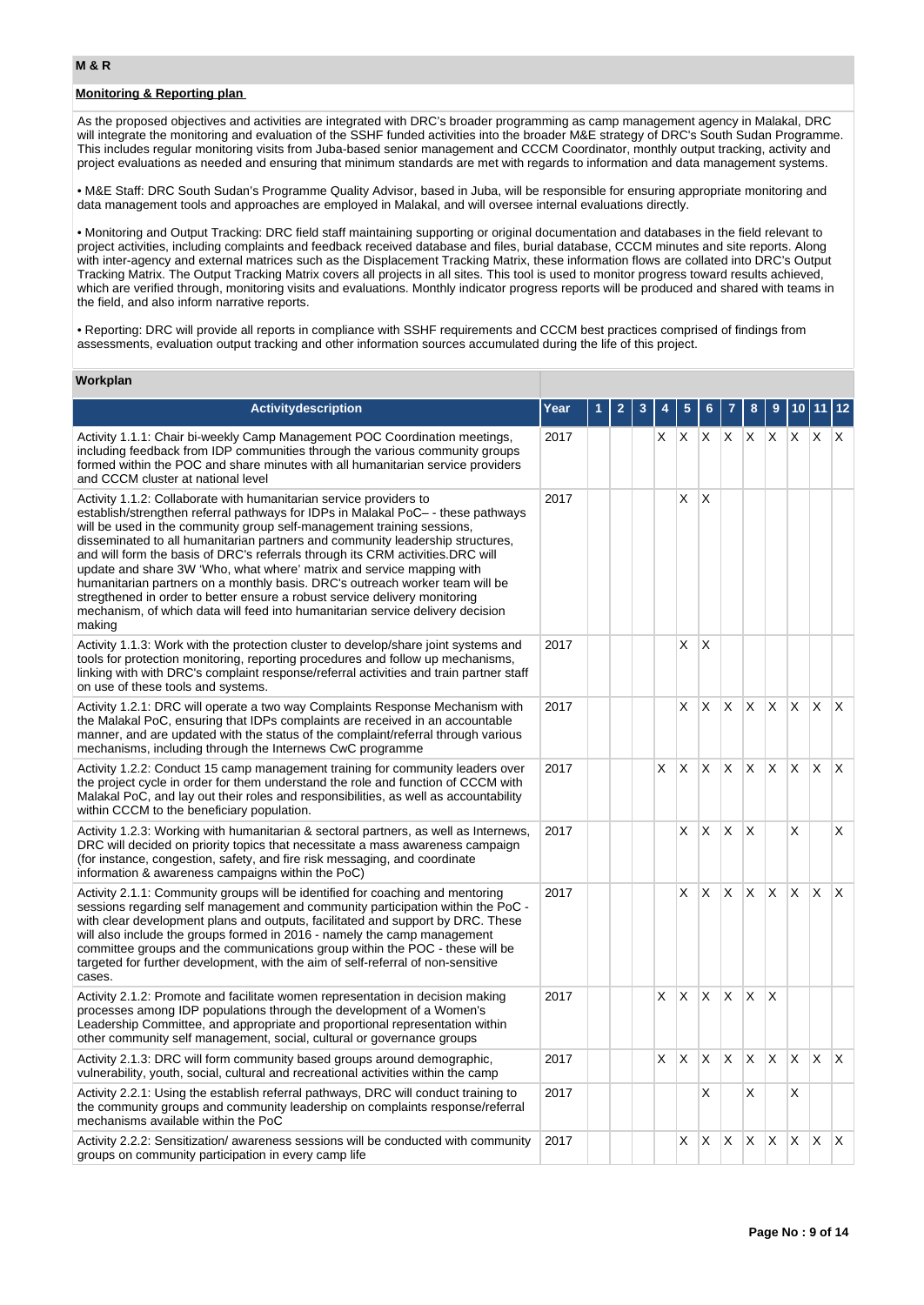| Activity 2.2.3: Community groups that are focused on self-governance and<br>leadership, and are part of DRC's training and coaching programme, DRC will hold<br>monthly meetings with those groups, inviting humanitarian service providers to<br>attend, ensuring agenda's are stipulated by the community groups beforehand                                  | 2017 |          | $x$ $x$ $x$ $x$ $x$ $x$ $x$ $x$ $x$ |              |              |              |              |              |              |
|----------------------------------------------------------------------------------------------------------------------------------------------------------------------------------------------------------------------------------------------------------------------------------------------------------------------------------------------------------------|------|----------|-------------------------------------|--------------|--------------|--------------|--------------|--------------|--------------|
| Activity 3.1.1: Upgrade and maintenance of the community centre                                                                                                                                                                                                                                                                                                | 2017 |          | X                                   | $\times$     |              |              |              |              |              |
| Activity 3.1.2: Upgrade and maintenance of a youth centre                                                                                                                                                                                                                                                                                                      | 2017 |          | X                                   | X            |              |              |              |              |              |
| Activity 3.1.3: Identification and development of a recreational sports area, with<br>ownership of the space handed over and organised by sports and recreational<br>based community support groups                                                                                                                                                            | 2017 | X        | $\times$                            | X            |              |              |              |              |              |
| Activity 3.1.4: Upgrade and maintenance of a Community Watch Group Centre - in<br>order to further empower the group with the provision of a space for meetings and<br>coordination with camp management and UNMISS stakeholders                                                                                                                               | 2017 |          | X                                   | $\times$     |              |              |              |              |              |
| Activity 3.1.5: A rolling process of identification, construction and upgrade of<br>communal & access infrastructure such as bridges and pathways will continue<br>throughout the project cycles, enabling DRC to better response to<br>degrading/destroyed infrastructure, or any new access needs that arise                                                 | 2017 | $\times$ | <b>X</b>                            | X            | lx.          | $x \times$   | $\mathsf{X}$ | $x \times$   |              |
| Activity 3.2.1: DRC will form a rainy season preparedness Technical Working<br>Group, which will map out the flood-vulnerable areas in the POC, such as drainage<br>lines and WASH corridors that will require repair, and come up with an action plan<br>for decongesting/relocating structures or IDPs as necessary in order for the work to<br>be completed | 2017 | $\times$ | ΙX.                                 | $\times$     | $\mathsf{X}$ | X            |              |              |              |
| Activity 3.2.2: DRC will conduct regular mapping of each sector, marking empty<br>shelters for deconstruction - primarily engaging with newly formed leadership<br>structures to remove the shelter/structure, or if necessary liaising with UNMISS on<br>potential solutions if there is community resistance                                                 | 2017 | $\times$ | IX.                                 | $\times$     | $\mathsf{X}$ | $\mathsf{x}$ |              |              |              |
| Activity 3.2.3: DRC will work with partners to list out what priority services are<br>missing from the POC due to congestion, map out the space required for the<br>structures/services to be installed and identify potential areas of the camp where<br>IDPs can be relocated in order to provide the necessary space                                        | 2017 | X        | <b>X</b>                            | X            | $\mathsf{X}$ | $x \mid x$   | $\mathsf{X}$ | $\mathsf{X}$ | $\mathsf{X}$ |
| Activity 3.2.4: DRC will continue to work with Shelter/NFI and WASH actors to<br>advocate for further space and/or redevelopment of the POC, measuring impacts<br>of the congestion as well as potential solutions                                                                                                                                             | 2017 | $\times$ | <b>X</b>                            | $\mathsf{x}$ | ΙX.          |              |              |              |              |

# **OTHER INFO**

## **Accountability to Affected Populations**

DRC-DDG adheres to the humanitarian accountability principles by promoting and supporting community engagement in camp management and through implement accountability systems such as feedback and complaint mechanisms. DRC-DDG is a certified member of the Humanitarian Accountability Partnership (HAP) and, as such, abides by the HAP benchmarks on accountability through information, involvement, participants and adequate handling of complaints. As part of the CCCM activities DRC-DDG operates communication centres in the Malakal PoC site, which act as safe spaces for community members to voice their complaints taking into account the vulnerabilities regarding age or gender of the population. Partners are well-aware of the mechanism. DRC-DDG also collects the complaints and will either refer to other services or conduct direct follow up on specific camp management issues. Complaints mechanisms are accessible to all population groups (though minors need to have a caregiver or parent present in order to lodge a complaint) through the communication centres. Female and male staff ensures that women and men have appropriate counterparts to discuss issues with, as DRC-DDG realizes that due to gender roles women might not feel comfortable discussing with men. Additionally, any protection related cases – including threats, incidents or potential protection challenges are immediately referred to the DRC-DDG protection desk (in same location as the communication centre in Malakal) for more in depth assessment and support by staff trained in protection guidelines and minimum standards. Additionally, realizing that community members – whether male or female – might not always want to access the communication centres due to potential stigma or targeting, DRC-DDG also collects general complaints on issues from the protection network groups – women's committee, elderly and disabled committee and youth committee – to ensure that general trends and complaints are also taken into account by partners. These capabilities will be significantly boosted during the implementation of the project as it directly addresses needs experienced during previous programming, and therefor stands to make significant positive impacts on DRC-DDG's Accountability to Affected Populations.

#### **Implementation Plan**

Direct Implementation: DRC implements all its projects in Malakal directly and does not work through implementation partners. However, in some cases of camp operations it is necessary to work with contractors, who DRC hires locally to the greatest extent possible. Acknowledging the tension resulting from a lack of livelihood options for youth, DRC will strive to source both skilled and unskilled labor from the POC to the greatest extent possible.

Coordination with Other Actors: DRC works in close coordination with NGO and UN partners who have a presence in Malakal both bilaterally as well as through various cluster coordination meetings. This includes, but is not limited to, the CCCM cluster, where DRC is the camp management agency and co-chairs weekly CCCM Cluster meetings with IOM. Coordination mechanisms enable standardization and quality of service provision and will ensure that DRC, as the camp management agency, is able to maintain and disseminate up-to-date contingency and rainy-weather preparedness plans in collaboration with other partners. At the national level, DRC coordinates with other actors through a variety of platforms including cluster meetings where pressing issues concerning Malakal POC may be raised.

| Coordination with other Organizations in project area |                                                                                              |
|-------------------------------------------------------|----------------------------------------------------------------------------------------------|
| Name of the organization                              | Areas/activities of collaboration and rationale                                              |
| <b>IOM</b>                                            | CCCM State Focal Point - development of strategy, implementation<br>methodology and planning |
| <b>Environment Marker Of The Project</b>              |                                                                                              |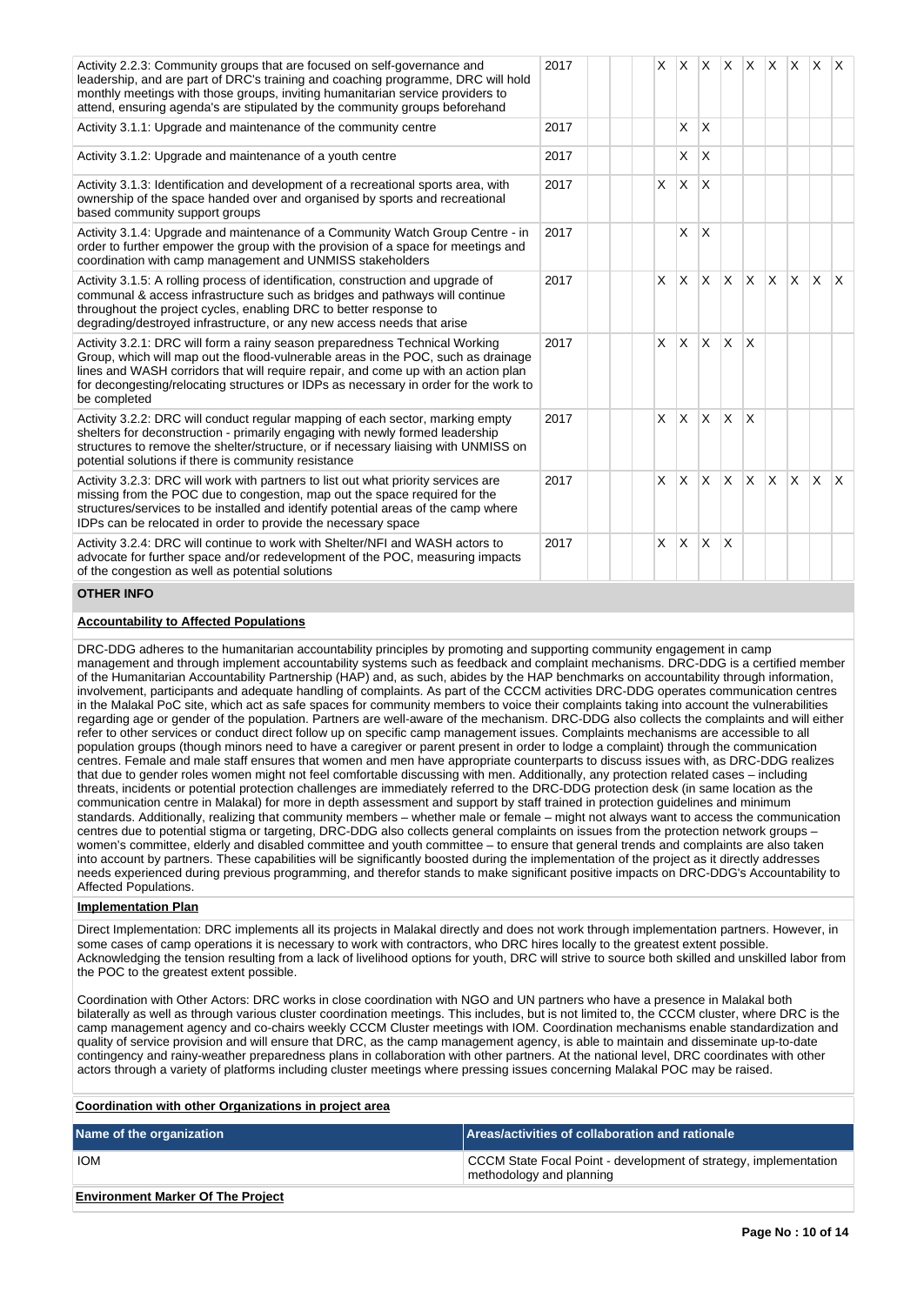## **Gender Marker Of The Project**

1-The project is designed to contribute in some limited way to gender equality

#### **Justify Chosen Gender Marker Code**

DRC is responsive to the unique needs of and threats faced by women and children during conflict and displacement. DRC mainstreams protection considerations, including gender considerations, into all of the organization's activities, including this project's CCCM activities. Furthermore, all assessments, monitoring exercises and evaluations conducted during this project will gather information that takes into consideration the unique experiences of women and girls, and, to the extent possible, all data will be disaggregated by gender and age.

DRC will also promote the inclusion of women in camp management structures, including community-led camp management committees and women's, elderly and disabled people's committees. DRC will also take into consideration the unique needs and vulnerabilities of women and girls when site planning - ensuring adequate and safe space for communal structures used by women and girls to mitigate risks of SGBV. DRC's experience operating the communications centers have also showed that a high percentage of individuals using the centers are women, suggesting that the spaces are generally perceived by the communities as safe and a conduit through which women's voices are received, respected and acted upon.

#### **Protection Mainstreaming**

Protection will be mainstreamed into all programming in line with DRC-DDG's approach, and specific attention given to vulnerable individuals/groups, including people with special needs, women, children, elderly and at-risk youth. Protection Mainstreaming is an integral component of all DRC-DDG activities across the board. In regards to camp management and camp coordination DRC-DDG ensures humanitarian principles are adhered to and practices a strict do no harm approach. Components of mainstreaming such as accountability are dealt through the DRC-DDG complaints mechanism, as well as regular interactions with communities through the outreach workers. which also feeds into the mainstreaming component of participation. Finally DRC-DDG actively promotes meaningful access through advocacy and on-the-site work with partners operating in all sectors. In its capacity as main protection actor in both Malakal and Melut counties, the DRC-DDG protection team provides protection mainstreaming training to all Camp Management staff in both locations as well as provides frequent guidance and consultation throughout the implementation of projects.

#### **Country Specific Information**

#### **Safety and Security**

While INGOs are currently not a direct target of the conflict in South Sudan, there is a possibility of b being caught in cross-fire or shelling, especially when operating in or near the frontline of the conflict in Upper Nile state. Furthermore, risks and threats are extremely varied in the South Sudan context and the operating environments are remote and sometimes inaccessible. The proliferation, easy access and use of small arms and weapons held by the population and duty bearers regularly exacerbate conflict situations. Recent economic difficulties across the country and record-level inflation has activated fears of armed robbery and similarly-motivated crime.

The DRC-DDG risk assessment is regularly reviewed and mitigating measures are adapted and implemented to reflect the threats faced by the staff. The following list is not exhaustive but gives examples of site specific SOPs that are in place in Melut and in Malakal; the risk management system is supported by the Malakal based NGO Safety Advisor as well as DRC's Country Safety Adviser.

The following site specific SOPs are in place in Melut:

- Medevac procedures
- Relocation, evacuation and hibernation strategies
- Personal security measures and staff preparedness
- Vehicle and staff field movement procedures
- Communication procedures
- Incident reporting procedures
- Local safety rules
- MOSS audit (conducted monthly)

The following site specific SOPs are in place in Malakal:

- Medevac procedures
- Relocation, evacuation and hibernation strategies
- Personal security measures and staff preparedness
- Vehicle and staff field movement procedures
- Communication procedures
- Incident reporting procedures
- Local safety rules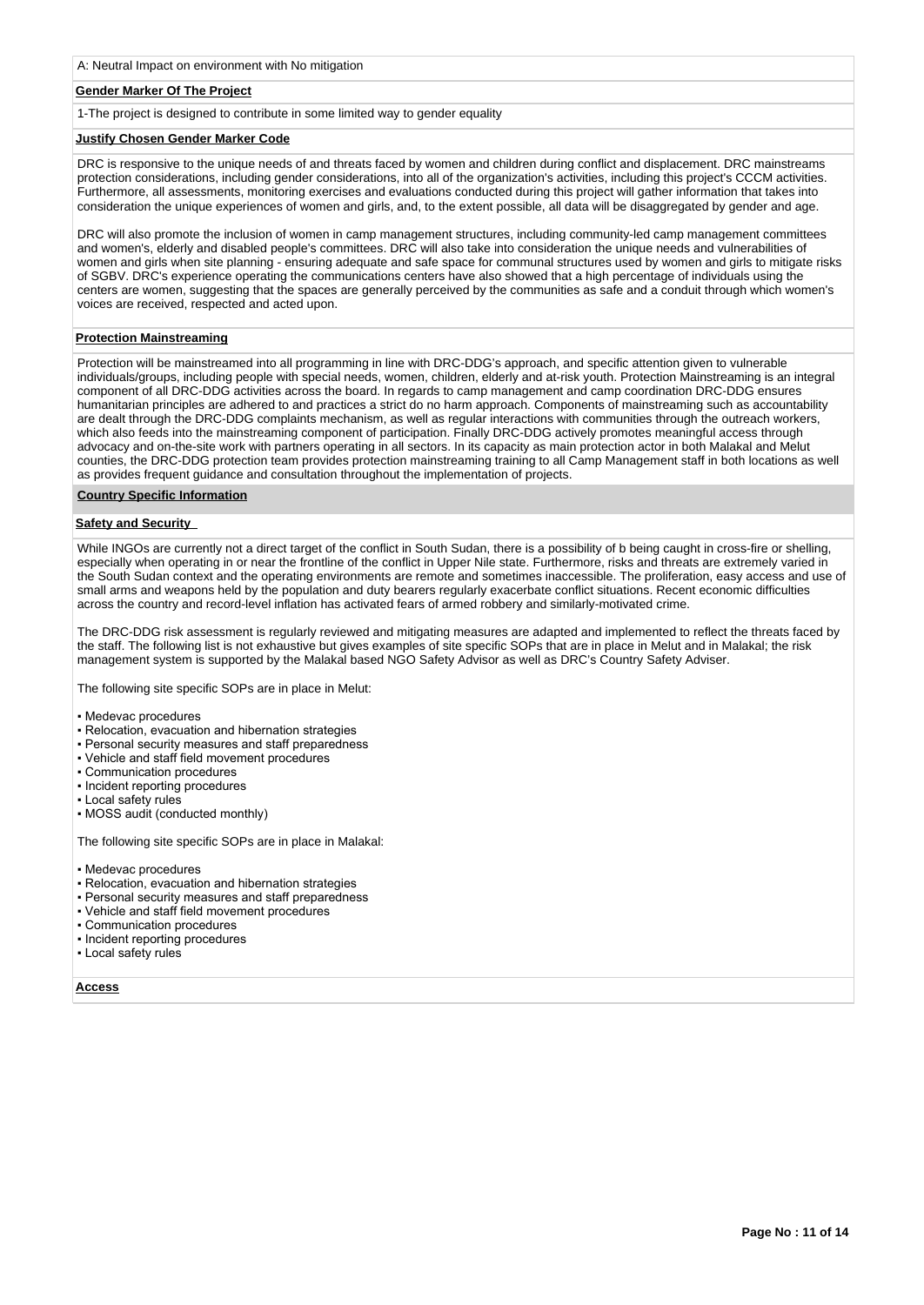DRC-DDG currently enjoys extremely positive levels of access to all sites included in the implementation. Levels of community acceptance to DRC-DDG work remain high, and strategic interaction with local stakeholders at all sites have created a situation whereby DRC-DDG is permitted unobstructed access to persons of concern. This is a constant process that occurs throughout the implementation and has the potential the change rapidly, something experienced periodically at both sites, but up to the present there are no access concerns worth noting that will complicate the implementation of the proposed project.

That being said, creating and protecting humanitarian access and space remains is challenging in the Upper Nile State. For humanitarian actors, the dynamic nature of the violence and displacement, with territories changing Constantly changing movement and displacement patterns hinder obtaining information on the new locations of IDPs, and thereafter finding ways either for them to access or for humanitarian actors to deliver services to them. Reduced movement trends in the present period have led to more reliable access to some populations, particularly in established settlements that this project addresses directly.

Melut area remains heavily militarized. This contributes to a certain degree of potential for instability. Melut area is accessible by air, with Paloich town hosting an airstrip allowing landing and takeoff of both passenger and cargo planes. Melut is also accessible by road from Maban County during dry season, where DRC-DDG has an office, and is approximately 5 hour drive away depending on the weather conditions.

Malakal town is under government rule while the western side of the river is government opposition area, with DRC-DDG regularly accessing both locations. Malakal, like Melut, is accessible via flights to the airstrip located in Malakal. Some access restrictions do appear periodically in river-crossing, and certain staff profiles are not currently advised to access Malakal town, but generally-speaking Malakal access for DRC-DDG remains sufficient to successfully implement a diversitty of programming in a variety of locations, including of course Malakal PoC.

### **BUDGET**

| Code | <b>Budget Line Description</b>                                                                             |   | $D / S$ Quantity | Unit<br>cost           | <b>Duration</b><br><b>Recurran</b><br>ce | $\%$<br>charged<br>to CHF | <b>Total Cost</b> |
|------|------------------------------------------------------------------------------------------------------------|---|------------------|------------------------|------------------------------------------|---------------------------|-------------------|
|      | <b>Staff and Other Personnel Costs</b>                                                                     |   |                  |                        |                                          |                           |                   |
| 1.1  | CCCM Coordinator (int. staff)                                                                              | D |                  | $1 \, 6,500$<br>.00    | $\overline{2}$                           | 100.00                    | 13,000.00         |
|      | Technical coordinator based in Juba, responsible for strategy CCCM direction, allocated two months @100%   |   |                  |                        |                                          |                           |                   |
| 1.2  | Camp Manager (int staff)                                                                                   | D |                  | 1 6,050<br>.00         | $\overline{4}$                           | 100.00                    | 24,200.00         |
|      | Camp Manager allocated 4 months @ 100%                                                                     |   |                  |                        |                                          |                           |                   |
| 1.3  | CCCM Outreach workers (nat staff)                                                                          | D | 7 <sup>1</sup>   | 410.0<br>0             | 9                                        | 100.00                    | 25,830.00         |
|      | Outreach staff - mobilisation, messaging, assessments - $7 \otimes 100\%$ for 9 months                     |   |                  |                        |                                          |                           |                   |
| 1.4  | CCCM field assistants (nat staff)                                                                          | D |                  | 2 640.0<br>0           | 9                                        | 100.00                    | 11,520.00         |
|      | Assistants to CCCM Officers - 2 @ 100% for 9 months                                                        |   |                  |                        |                                          |                           |                   |
| 1.5  | Area Manager (int. Staff)                                                                                  | D |                  | 1 6,500<br>.00         | $\overline{2}$                           | 100.00                    | 13,000.00         |
|      | Head of base position - covered for 2 months @ 100%                                                        |   |                  |                        |                                          |                           |                   |
| 1.6  | Logistics Manager (int. Staff)                                                                             | D |                  | 1 6,050<br>.00         | $\overline{2}$                           | 100.00                    | 12,100.00         |
|      | Juba based logistics support - 2 month @ 100%                                                              |   |                  |                        |                                          |                           |                   |
| 1.7  | Malakal support national staff                                                                             | d |                  | $1 \mid 15,96$<br>8.00 | $\mathbf{1}$                             | 100.00                    | 15,968.00         |
|      | HR, admin, drivers, cooks, cleaners etc based in Malakal                                                   |   |                  |                        |                                          |                           |                   |
| 1.8  | Juba support national staff                                                                                | S |                  | 1 56,07<br>4.77        | $\mathbf{1}$                             | 100.00                    | 56,074.77         |
|      | This cost will cover national support staff including; Finance manager, logistics manager, HR manager etc. |   |                  |                        |                                          |                           |                   |
| 1.9  | M&E Officer                                                                                                | D |                  | $1 \mid 1,280$<br>.00  | 6                                        | 100.00                    | 7,680.00          |
|      | Responsible for monitoring and reporting of project milestones progress at the field level.                |   |                  |                        |                                          |                           |                   |
|      | <b>Section Total</b>                                                                                       |   |                  |                        |                                          |                           | 179,372.77        |
|      | <b>Supplies, Commodities, Materials</b>                                                                    |   |                  |                        |                                          |                           |                   |
| 2.1  | Casual Workers//Enumerators                                                                                | D |                  | 1 16,00<br>0.00        | $\mathbf{1}$                             | 100.00                    | 16,000.00         |
|      | based on monthly casual labour rate which is coordinated through OCHA - lumpsum for flexibility            |   |                  |                        |                                          |                           |                   |
| 2.2  | Information products and items /Airtime                                                                    | D |                  | 1   5,000<br>.00       | $\mathbf{1}$                             | 100.00                    | 5,000.00          |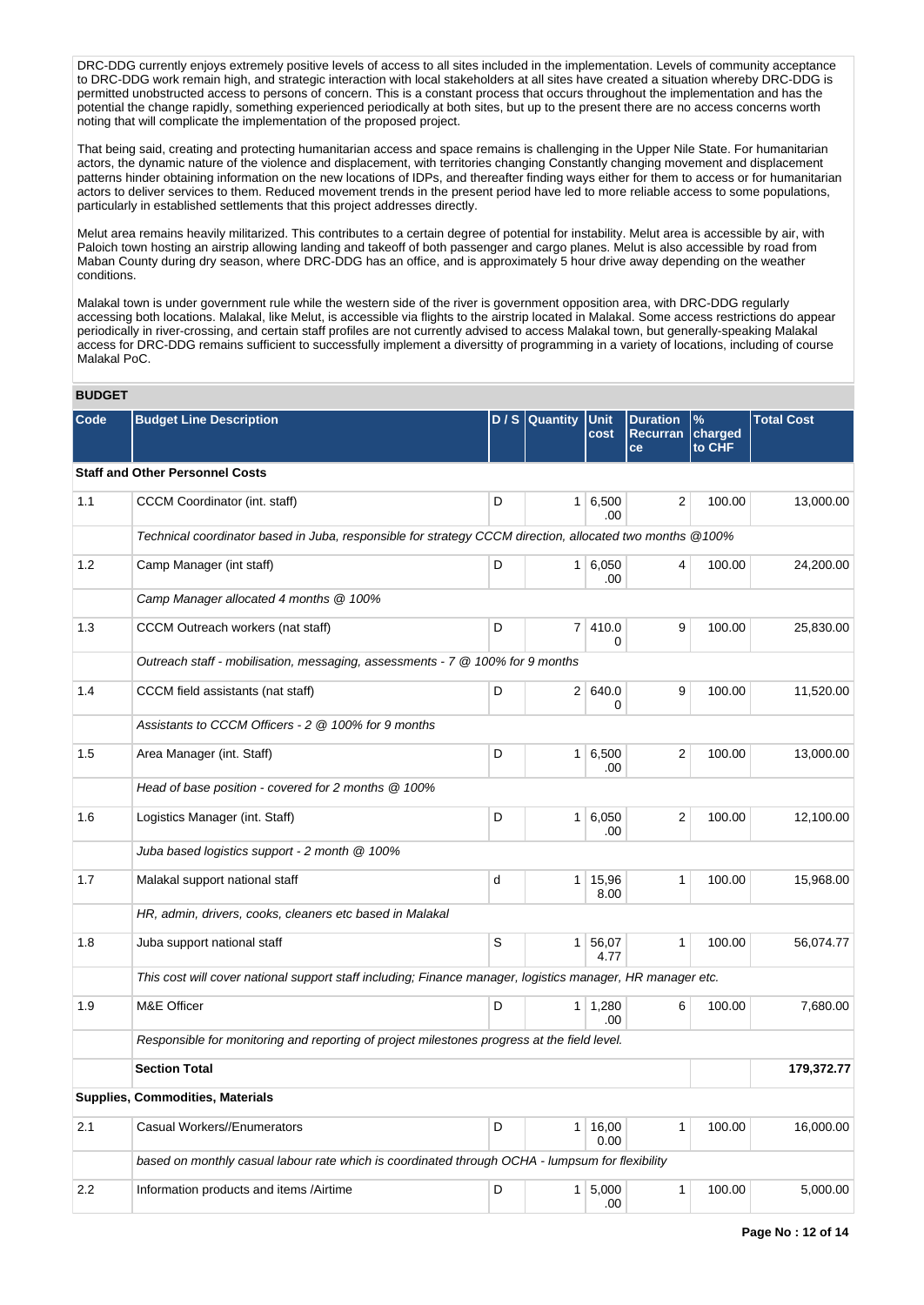|      | phone credit, CwC posters. IEC materials etc                                      |   |                 |                       |              |        |           |
|------|-----------------------------------------------------------------------------------|---|-----------------|-----------------------|--------------|--------|-----------|
| 2.3  | Materials for awareness campaigns                                                 | D |                 | $1 \mid 2,000$<br>.00 | 1            | 100.00 | 2,000.00  |
|      | Banners, refreshments, event management costs                                     |   |                 |                       |              |        |           |
| 2.4  | Solar Radios (To the women and young Girls)                                       | D | 100             | 100.0<br>0            | $\mathbf{1}$ | 100.00 | 10,000.00 |
|      | Distribution of radios to help with CwC and link with internews messaging         |   |                 |                       |              |        |           |
| 2.5  | Materials for the community leadership training                                   | D | 15 <sup>1</sup> | 200.0<br>0            | 1            | 100.00 | 3,000.00  |
|      | Training materials, lunch/refreshments, stationary etc                            |   |                 |                       |              |        |           |
| 2.6  | Materials for service providers trainings                                         | D | 8               | 500.0<br>0            | 1            | 100.00 | 4,000.00  |
|      | Training materials, lunch/refreshments, stationary etc                            |   |                 |                       |              |        |           |
| 2.7  | Bicycles for community groups                                                     | D | 40              | 125.0<br>0            | 1            | 100.00 | 5,000.00  |
|      | Bicycles for community leaders                                                    |   |                 |                       |              |        |           |
| 2.8  | Burial Kits (Gloves, Dead Body Bag, Detregents, and<br>Sugar/Coffe)               | D |                 | $1 \mid 7,000$<br>.00 | 1            | 100.00 | 7,000.00  |
|      | Standard kit as per current programme in malakal POC                              |   |                 |                       |              |        |           |
| 2.9  | <b>Burial Team Casual Labour</b>                                                  | D | $\mathbf{1}$    | 5,000<br>.00          | $\mathbf{1}$ | 100.00 | 5,000.00  |
|      |                                                                                   |   |                 |                       |              |        |           |
| 2.10 | Community group support items                                                     | D | $\mathbf{1}$    | 2,000<br>.00          | 1            | 100.00 | 2,000.00  |
|      | Incentives - t-shirts, tea, coffee, stationary etc                                |   |                 |                       |              |        |           |
| 2.11 | Materials for training/coaching community support groups                          | D | 1 <sup>1</sup>  | 1,000<br>.00          | 1            | 100.00 | 1,000.00  |
|      | Stationary items/materials for coaching items                                     |   |                 |                       |              |        |           |
| 2.12 | Recreational activity materials                                                   | D | 1 <sup>1</sup>  | 10,00<br>0.00         | 1            | 100.00 | 10,000.00 |
|      | Sports equipment, uniforms etc                                                    |   |                 |                       |              |        |           |
| 2.13 | Upgrading of the - community offices / centers                                    | D | 1               | 8,000<br>.00          | 1            | 100.00 | 8,000.00  |
|      | Upgrade, repair & maintenance of community centres in Sector 1 & 2                |   |                 |                       |              |        |           |
| 2.14 | Upgrading of the current - youth space (Library)                                  | D | 1 <sup>1</sup>  | 10,00<br>0.00         | 1            | 100.00 | 10,000.00 |
|      | Upgrade, repair & maintenance of current youth space in Malakal POC               |   |                 |                       |              |        |           |
| 2.15 | Librarian Consultant                                                              | D | 1 <sup>1</sup>  | 6,000<br>.00          | 1            | 100.00 | 6,000.00  |
|      | Consultant to design & implement a community library project in the POC           |   |                 |                       |              |        |           |
| 2.16 | Other Community Structures (construction of 1 women's<br>centre)                  | D |                 | $1 \mid 7,000$<br>.00 | 1            | 100.00 | 7,000.00  |
|      | Construction of a Women's Centre to provide a forum for Women Leaders             |   |                 |                       |              |        |           |
| 2.17 | Essential in-camp facilities, constructed/Maintained                              | D | 1 <sup>1</sup>  | 10,00<br>0.00         | 1            | 100.00 | 10,000.00 |
|      | Flexible line for camp infrastructure/shelter removal/decongestion activities     |   |                 |                       |              |        |           |
| 2.18 | Bridges (construction/rehabilitation)                                             | D | $\mathbf{1}$    | 10,00<br>0.00         | 1            | 100.00 | 10,000.00 |
|      | Labour for repair of bridges post drainage rehabilitation in the POC              |   |                 |                       |              |        |           |
| 2.19 | Procurement of the contrustion materials (Bridge constaruction<br>and maitenance) | D | 1               | 8,000<br>.00          | 1            | 100.00 | 8,000.00  |
|      | Materials for infrastructure within POC such as bridges, access pathways etc      |   |                 |                       |              |        |           |
| 2.20 | Additional recreational space for the youths (Sports areas)                       | D | 1 <sup>1</sup>  | 8,000<br>.00.         | 1            | 100.00 | 8,000.00  |